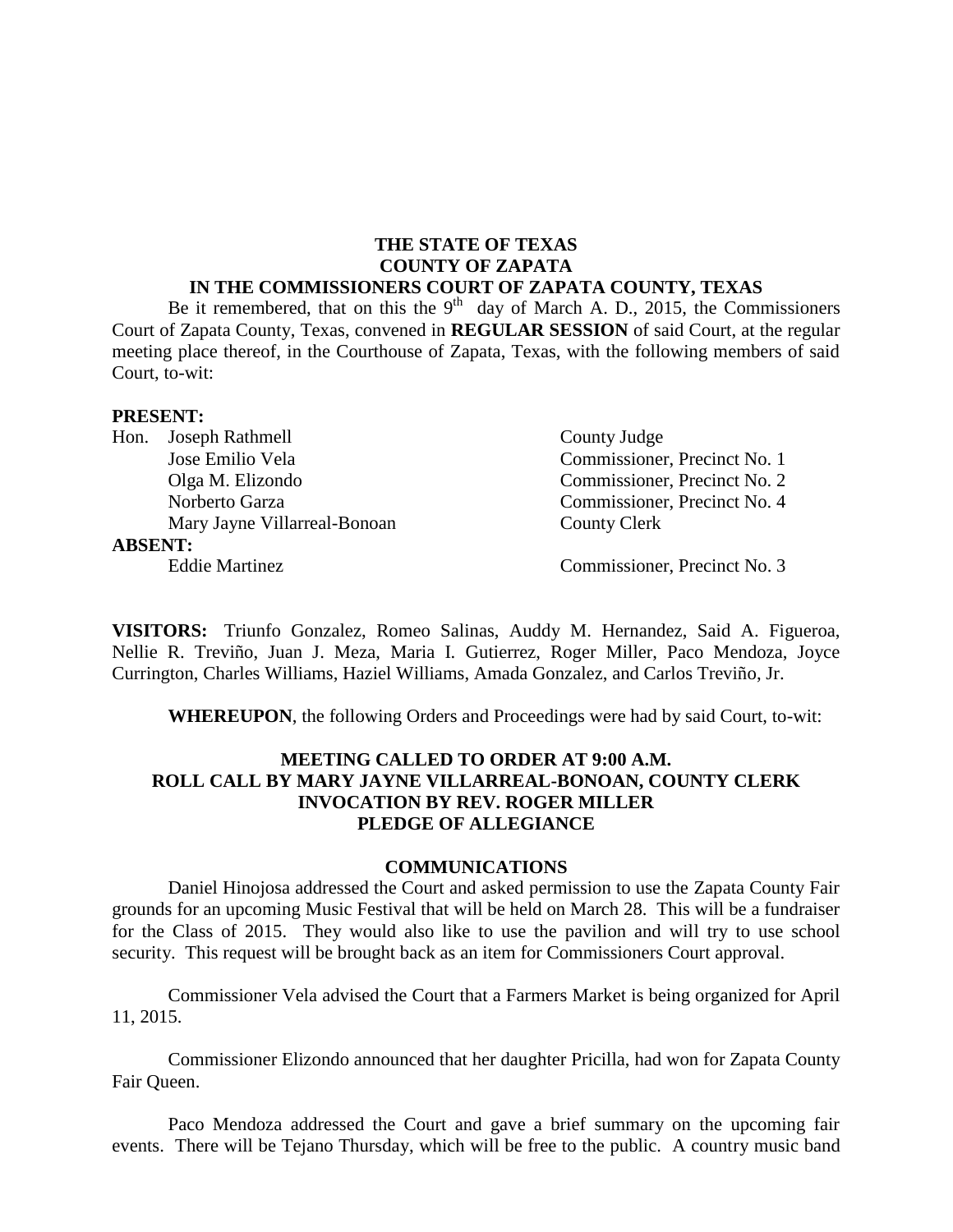will appear on Saturday. He thanked all commissioners for their cooperation. They are working on electrical issues, replacing wiring to meet code. The lights at open pavilion and exhibit hall were replaced. Eight handicapped parking spaces available per side.

Commissioner Vela stated that there are 2 lots located across the pavilion that belong to the Optimist Club. He will look into possible purchase or donation. Anderson Columbia will provide lighting for the parking lot and will also donate money for add-ons. The trail ride and roping took place March 7, 2015.

# **ORDER APPROVING INVOICES**

Motion was made by Commissioner Garza, seconded by Commissioner Vela, to approve invoices as presented by Triunfo Gonzalez,

The above motion, being put to a vote, was approved by the affirmative vote of all members of the Court.

# **ORDER APPROVING TREASURER'S REPORT**

Motion was made by Commissioner Garza, seconded by Commissioner Elizondo, to approve Treasurer's Report as requested by Hon. Romeo Salinas, County Treasurer.

The above motion, being put to a vote, was approved by the affirmative vote of all members of the Court.

# **ORDER APPROVING CHECKS ISSUED**

Motion was made by Commissioner Vela, seconded by Commissioner Garza, to approve checks issued as requested by Hon. Romeo Salinas, County Treasurer.

The above motion, being put to a vote, was approved by the affirmative vote of all members of the Court.

# **TAX / ASSESSOR COLLECTOR'S REPORT**

Delia Mendoza, Chief Deputy Tax / Assessor Collector, reported collections for Motel Hotel Tax in the amount of \$17,751.95, YTD collected \$105,528.54; tax collections in the amount of \$669,738.16for a YTD total of 87.32%. The County's share of the delinquent tax sale was \$290,771.

The above motion, being put to a vote, was approved by the affirmative vote of all members of the Court.

### **REPORT ON OIL AND GAS PRODUCTION FOR ZAPATA COUNTY BY WARDLAW APPRAISAL GROUP**

Amada Gonzalez, Zapata County Appraisal District Chief Appraiser, and Charles and Haziel Williams of Wardlaw Appraisal Group, gave a report on the Oil and Gas production for Zapata County. No individual appraisals were ready at the time, only estimated appraisals were made. Natural gas and oil have dropped in price. Horizontal and directional drilling has gone away. Twenty percent of drilling has dropped state wide. Natural gas market has increased significantly. Consumption has also increased. Zapata County has 3,000 producing wells with Hilcorp being the #1 operator. A complete written report by Wardlaw Appraisal Group is attached.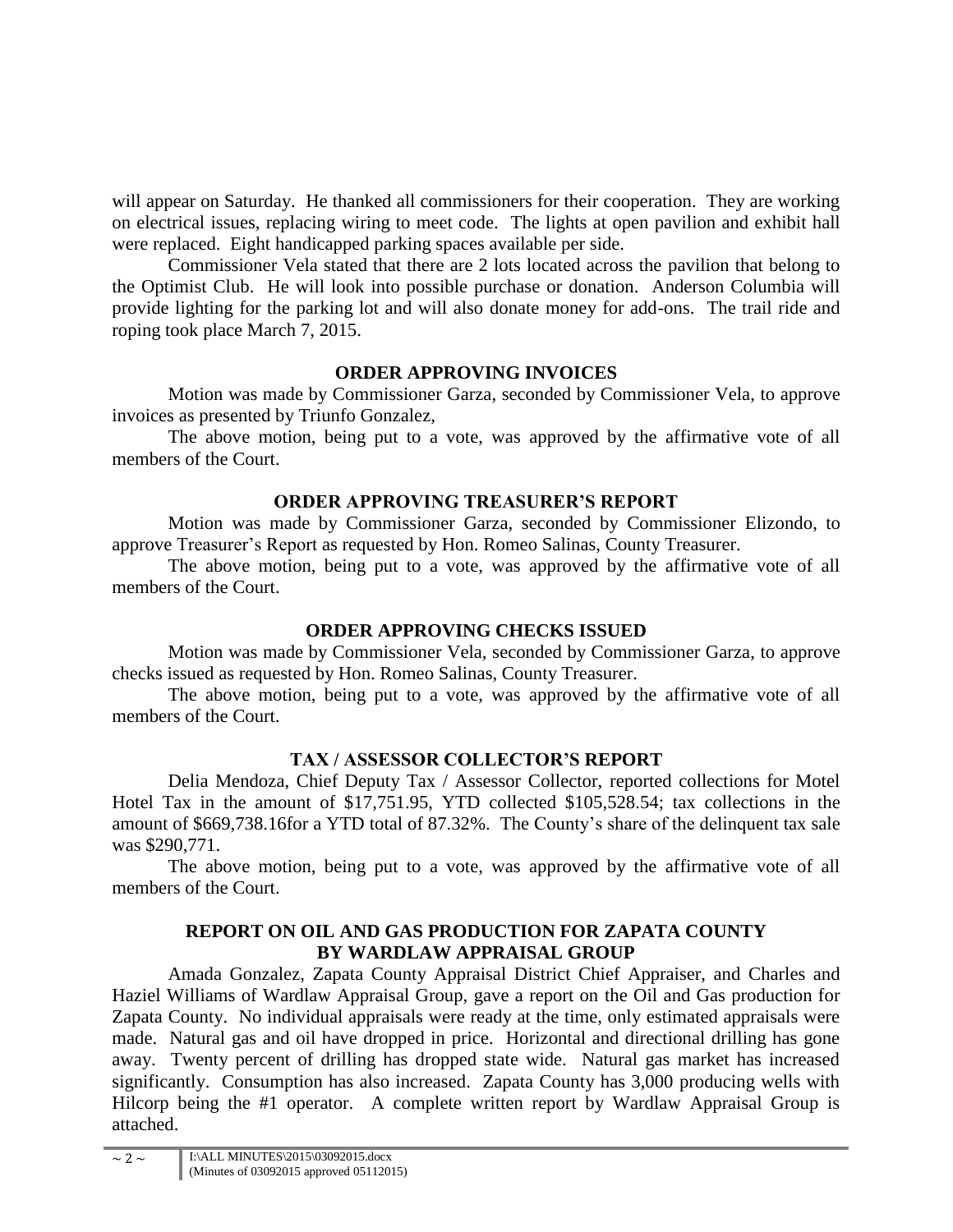#### **CHANGE ORDER REQUESTS BY HON. JUDGE JOE RATHMELL**

The following actions were taken on various Change Order Requests.

No action was taken on Change Order Request #010 for the additional adverse weather/site conditions days up and beyond those allowed for the month of November 2014 per the contract agreement for an increase to our contract agreement amount zero dollars and no cents (0.00) with associated back up.

No action was taken on Change Order Request #011 for an increase to our contract agreement amount zero dollars and no cents (0.00).

Motion was made by Commissioner Vela, seconded by Commissioner Garza, to approve Change Order Request #012 for an increase of \$32,721.42.

Motion was made by Commissioner Elizondo, seconded by Commissioner Garza, to approve Change Order #013 for an increase of \$24,335.01.

Motion was made by Commissioner Garza, seconded by Commissioner Vela, to table Change Order #014 for an increase of \$22,907.16.

Motion was made by Commissioner Garza, seconded by Commissioner Vela, to table Change Order #015 for an increase of \$101,045.00.

as requested by Hon. Joe Rathmell, County Judge.

The above motion, being put to a vote, was approved by the affirmative vote of all members of the Court.

#### **ORDER APPROVING THIRD AND FINAL PAYMENT TO KEY GOVERNMENT FINANCIAL**

Motion was made by Commissioner Garza, seconded by Commissioner Elizondo, to approve the third and final payment to Key Government Financial out of Royalties (10-370-801) in the amount of \$15,192.97 in accordance with the Rental Payment Schedule dated February 15, 2013 for the Zapata County Courthouse's Call Manager System as requested by Hon. Joe Rathmell, County Judge.

The above motion, being put to a vote, was approved by the affirmative vote of all members of the Court.

### **ORDER TO TABLE REQUEST BY COMMISSIONER GARZA REGARDING PURCHASE OF SECURITY CAMERAS FOR ZAPATA COUNTY JUSTICE OF THE PEACE PCT. 4**

Motion was made by Commissioner Garza, seconded by Commissioner Vela, to table request by Commissioner Garza, regarding the purchase of security cameras for the Zapata County Justice of the Peace Pct. 4 Office from the Technology Fund (62-582-392.

The above motion, being put to a vote, was approved by the affirmative vote of all members of the Court.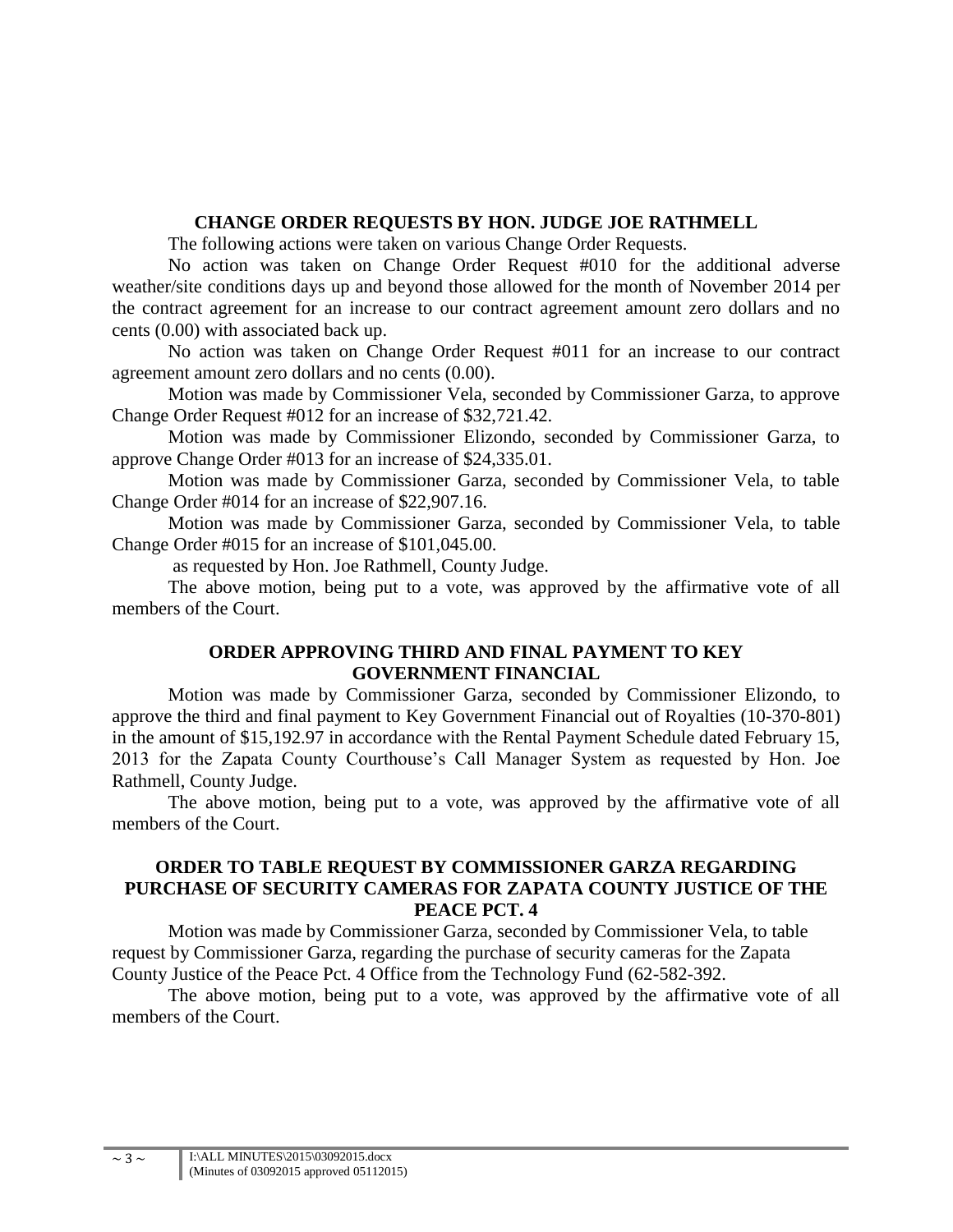#### **ORDER APPROVING TRANSFER OF \$15,000 FROM TOBACCO FUND TO MEDICAL SUPPLIES FOR PURCHASE OF MEDICATIONS**

Motion was made by Commissioner Garza, seconded by Commissioner Elizondo, to approve the transfer of \$15,000.00 from the Tobacco Fund (10-543-457) to Medical Supplies (10-543-460) for purchase of medications as requested by J.J. Meza, Fire Chief.

The above motion, being put to a vote, was approved by the affirmative vote of all members of the Court.

### **ORDER APPROVING ADDITIONAL FUNDING FOR ZAPATA COUNTY CHAMBER OF COMMERCE FOR BASS CHAMPS FISHING TOURNAMENT**

Motion was made by Commission Elizondo, seconded by Commissioner Vela, to approve additional funding for the Zapata County Chamber of Commerce in the amount of \$7,000.00 (Seven Thousand Dollars and No/100) for the Bass Champs Fishing Tournament event scheduled for Saturday, April 25, 2015 as requested by Paco Mendoza, President and CEO Zapata Chamber of Commerce.

The above motion, being put to a vote, was approved by the affirmative vote of all members of the Court.

### **ORDER APPROVING RESOLUTION IN SUPPORT OF TEXAS LEGISLATION TO CHANGE ROLL BACK STATUTE AS IT PERTAINS TO AGRICULTURAL COMMERCIAL LAND USE**

Motion was made by Commissioner Garza, seconded by Commissioner Vela, to approve a Resolution in support of Texas Legislation to change the Roll Back Statute as it pertains to agricultural commercial land use as requested by Hon. Joe Rathmell, County Judge.

The above motion, being put to a vote, was approved by the affirmative vote of all members of the Court.

### **MOTION WAS MADE BY COMMISSIONER GARZA, SECONDED BY COMMISSIONER VELA, TO ENTER INTO EXECUTIVE SESSION**

### **MOTION WAS MADE BY COMMISSIONER GARZA, SECONDED BY COMMISSIONER VELA, TO RETURN TO REGULAR SESSION**

#### **ORDER APPROVING PURCHASE OF SECURITY CAMERAS FOR ZAPATA COUNTY JUSTICE OF THE PEACE PCT. 4**

Motion was made by Commissioner Garza, seconded by Commissioner Vela, to approve the purchase of security cameras for Zapata County Justice of the Peace Pct. 4 in the amount of \$2,009.98, to be paid out of the Technology Fund (62-582-392) as requested by Hon. Norberto Garza, Commissioner Pct. 4.

The above motion, being put to a vote, was approved by the affirmative vote of all members of the Court.